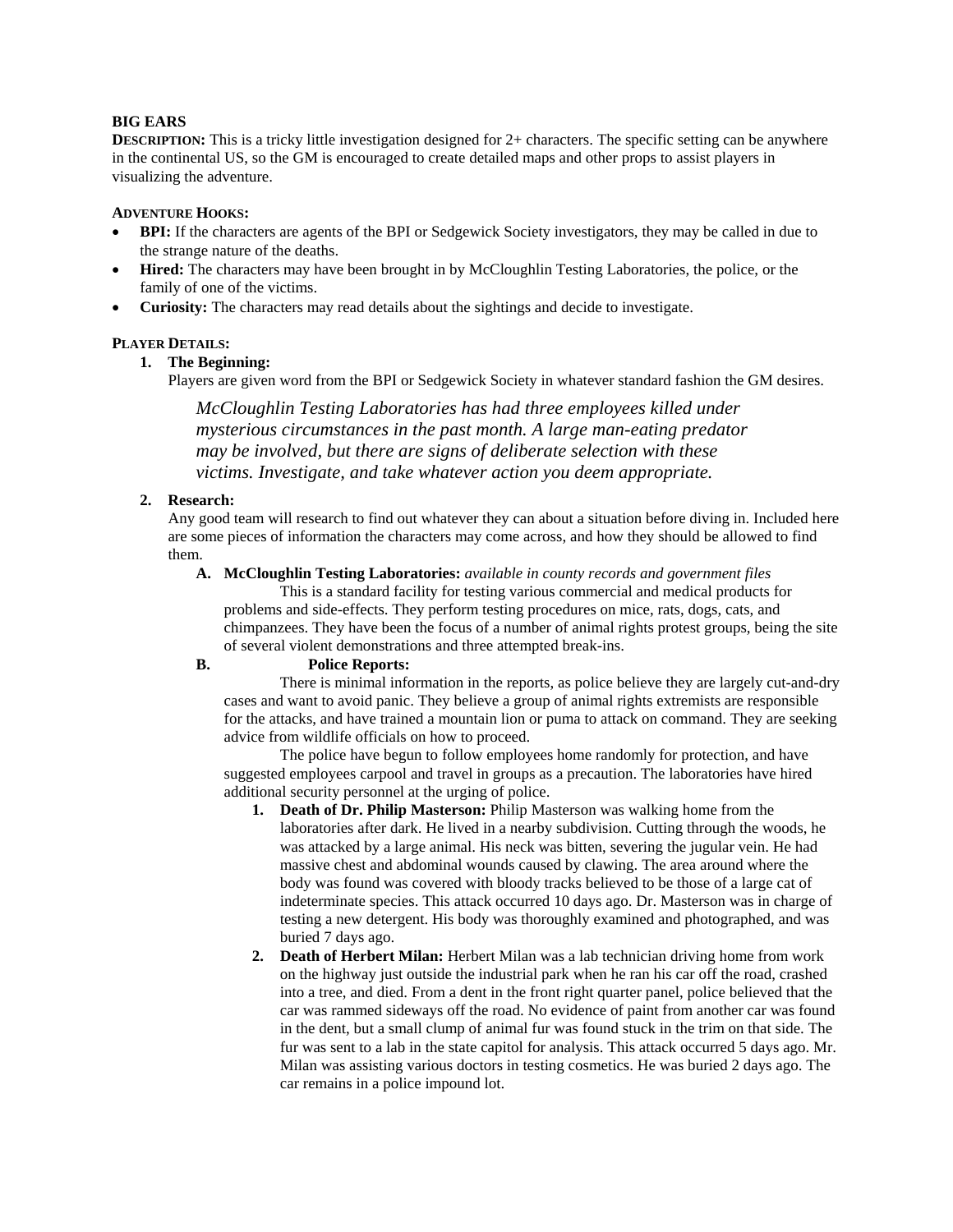**3. Death of Dr. Michael Roundtree:** Michael Roundtree was attacked by a large animal as he was getting into his car. A security officer witnessed the animal leap from cover near the building and gut Dr. Roundtree with massive claws. The security officer fired his revolver and the beast fled. By the time the officer got to Dr. Roundtree he was already dead from massive bleeding, and trauma. The wounds incurred were very similar to those suffered by Dr. Masterson. This attack occurred yesterday. The body is still under examination by the local coroner.

### **GM DETAILS:**

 Forty years ago a Scottish necromancer summoned up the demonic cat 'Big Ears' and commanded him to kill his enemies. After repeated successes in the use of this beast to further his own ends, the necromancer decided to travel to America and build a small criminal empire. The necromancer didn't figure on the tenacity of the local underworld, however, and after attempting to assert his influence by having Big Ears slay some of the local crime lords, the necromancer ended up falling prey to a Mafia hitman. Big Ears was free, but stranded in the new world.

In the years since that time, Big Ears has wandered. He responds quickly to the torture and murder of cats, and has been responsible for hundreds of unexplained deaths. The animal testing going on at the laboratories has attracted his attentions, and he has been slaying any employee who leaves the facility with the smell of cat blood on them.

#### **Extra Information:**

 If the characters manage to get information on the activities of the victims from the testing laboratories they will discover that Dr. Master was working with cats, and dogs on the day of his attack. Mr. Milan was assisting on various projects with mice, rats, and cats. And, Dr. Roundtree was working with cats, rats, and chimps. There has been no history of physical violence against employees at the facility, or for the company in general.

If the characters watch the facility another employee will be attacked soon. Security in the parking area has been improved, so the attack will occur when the employee stops at a fast food restaurant on their way home. It is the GM's discretion exactly who will be attacked and how soon.

Big Ears has been living in the woods across from the facility. He is very difficult to track, and will avoid the characters unless they threaten or hurt cats, or have cat blood on them. The GM could have them accidentally step in cat blood, or have it spilled on them, at the facility to keep things moving if they don't figure it out on their own.

### **TIMELINE:**

 **Day –10:** Dr. Masterson is attacked and killed walking home from the laboratories.

**Day –7:** Dr. Masterson is buried at a nearby cemetery.

**Day –5:** Mr. Milan is attacked and run off the road into a tree.

**Day –2:** Mr. Milan is buried at a nearby cemetery.

**Day –1:** Dr. Roundtree is attacked and killed in the parking lot.

**Today:** Dr. Roundtree is still being examined by the local coroner.

### **LOCATIONS:**

**McCloughlin Testing Laboratories:** The laboratories are housed in a single building which also contains administrative and security offices. The building is surrounded by a wide open lawn, a ten foot high stone wall topped with barbed wire and motion sensors, and hourly patrols by armed security guards. The entire laboratory facility is located in a typical industrial park, with a couple empty warehouses, a small printer manufacturing facility, and a medical supply distributor.

 The area around the industrial park is typical suburban land. There are two subdivisions , a handful of fast food restaurants, and a gas station with convenience store attached. Everything is broken up by small areas of natural forest ranging from a few meters wide, to several miles deep. There are walking trails through the forest, but with the recent deaths police have posted signs at the entrances urging people to stay out of the woods.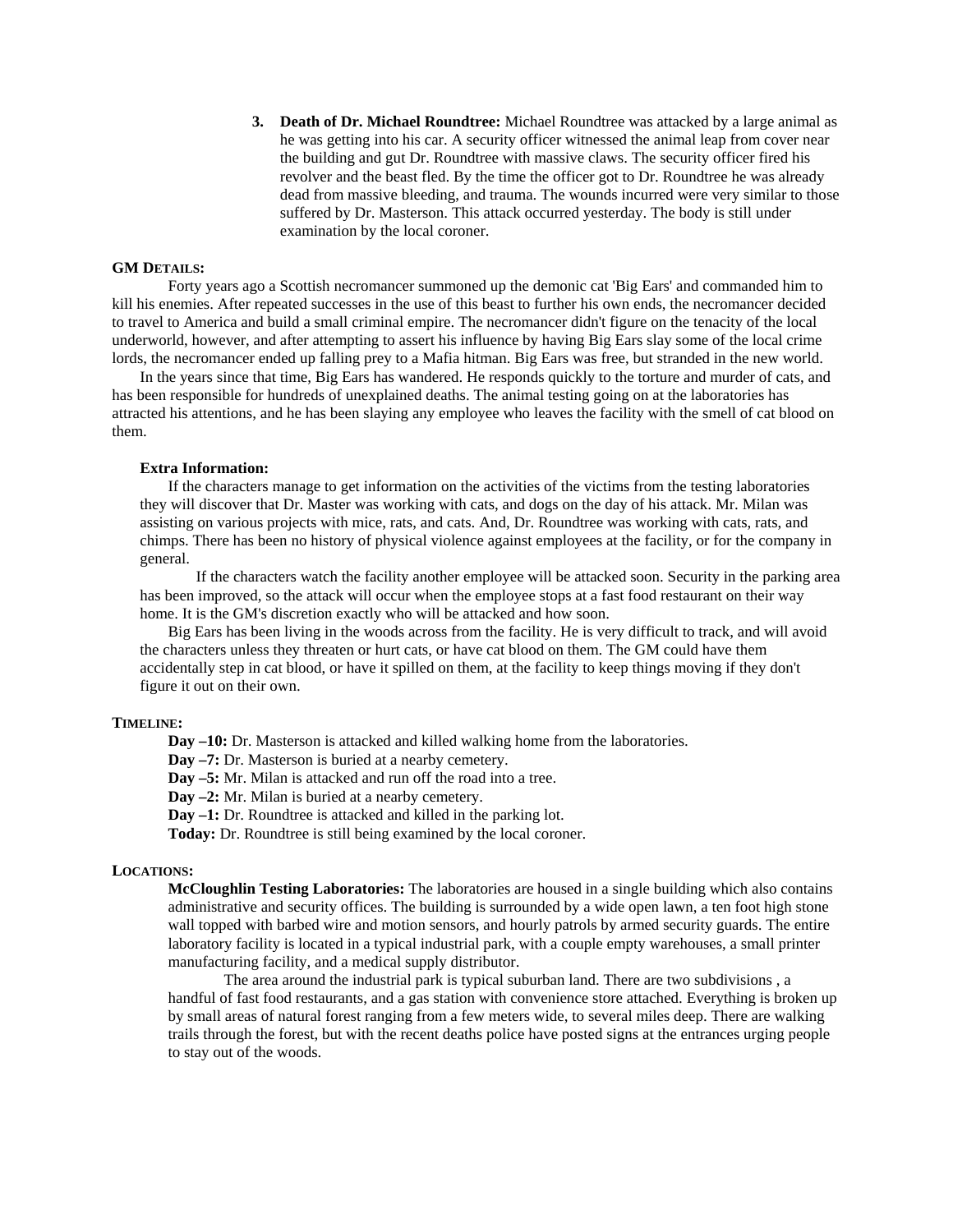### **NPCS:**

**MCCLOUGHLIN TESTING ADMINISTRATOR Name:** Sandra Knowles **Physique:** 1D+1 Swimming 3D+2 **Reflex:** 2D+1 Running 4D **Canny:** 2D Research 4D, Writing 4D **Education:** 2D **Technical:** 2D+1 Biology 4D+2, Chemistry 4D, Computers 3D, First Aid 5D, Medicine 4D, Motor Vehicle Operations 3D **Will:** 2D Intimidation 3D+2 **Special Abilities/Disadvantages:** None **Story Hooks:** *Confrontational* – The stress of being a professional woman in charge of predominantly male researchers in a controversial field has made Sandra extremely short-tempered and confrontational. **Life Points:** 23 **Survival Points:** 5 **Move:** 10 **Equipment:** Fort Exploration 4x4, Cell Phone, Business Clothes, Flashlight, Chemical Mace Sandra Knowles is the product of a single mother household. She has always been pushed to

persevere and succeed. Though her interest is in the sciences her attitude has driven her into a high-stress, largely administrative, position. The stress makes her very touchy, and she is quick to react to any perceived barbs or threats, however slight or imagined. With the recent deaths Sandra is concerned that extreme animal rights activists may have targeted the lab for their terrorist activities.

#### **SECURITY GUARD**

**Type:** Security Agency Representative **Physique:** 2D **Reflex:** 2D Firearms 3D+2, Running 3D **Canny:** 2D Surveillance 3D+1 **Education:** 2D **Technical:** 2D Motor Vehicle Operations 2D+2, Security Technology 3D **Will:** 2D Intimidation 3D **Special Abilities/Disadvantages:** None **Story Hooks:** None **Life Points:** 27 **Survival Points:** 0 **Move:** 10 **Equipment:** Metal Flashlight (VE, PHY+1D), , Portable 2-Way Radio, Lighter, Security Uniform

These are security agents from Liberty Detective Services. By day there are three on duty at the facility, checking ID at the door and patrolling the grounds. By night there are currently five, in regular communication, patrolling the grounds and escorting employees to their cars.